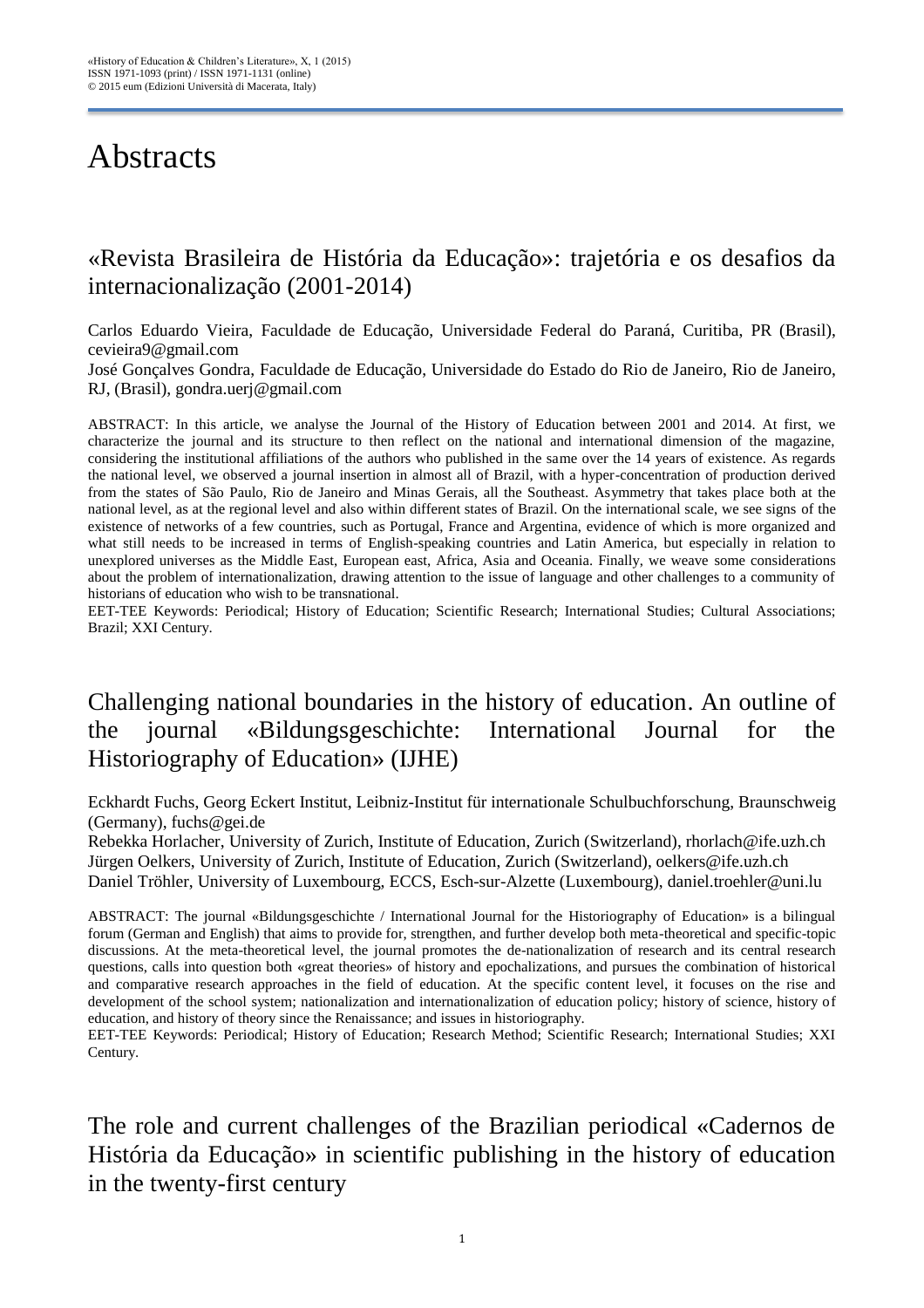Décio Gatti Júnior, School of Education of the Universidade Federal de Uberlândia (Brasil), degatti@ufu.br

Abstract: This text presents the scientific periodical «Cadernos de História da Educação» to scholars in the area of History of Education. The periodical was created in 2002 from the efforts of members of the Research and Study Group of History and Historiography of Education within the Graduate Studies Program in Education of the Universidade Federal de Uberlândia (Federal University of Uberlandia), in Minas Gerais, Brazil. This text presents the basic historical data, the main characteristics, the national and international dimensions, and the current challenges for continuity and increasing the quality of the periodical.

EET-TEE Keywords: Periodical; History of Education; Research Method; Scientific Research; Brazil; Cultural Associations; XXI Century.

### En la Historia de la Educación. La gestión editorial, las revistas de Historia de la Educación y «Espacio, Tiempo y Educación»

José Luis Hernández Huerta, Department of Philosophy, Section of Theory and History of Education, University of Valladolid (Spain), jlhuerta@flfc.uva.es

Antonella Cagnolati, Department of Human Studies, University of Foggia (Italy), antonella.cagnolati@unifg.it

ABSTRACT: The debate concerning the standards of quality related to scientific journals deals with directors and researchers in every fields, because success for both depends on it. In this article three issues will be addressed: first, a critical analysis of the publishing management currently used; secondly, a view on journals of History of Education published in America, Europa and Oceania is provided; finally the journal «Espacio, Tiempo y Educación» is analized, both for the ideas on which it was created, giving meaning to its editorial project, and for the achievements, purposes and challenges that it will face in the medium term.

EET-TEE Keywords: Periodical; Publishing Industry; History of Education; Research Method; Scientific Research; XX-XXI Centuries.

#### Revista «História da Educação» da ASPHE/RS (Brasil): compartilhando estudos e pesquisas desde 1997

Maria Helena Camara Bastos, Department of Education, Pontifical Catholic University of Rio Grande do Sul, Federal University of Santa Maria, Federal University of Rio Grande do Sul, Porto Alegre – Rio Grande do Sul (Brasil), mhbastos@pucrs.br

Claudemir de Quadros, Department of Education, Pontifical Catholic University of Rio Grande do Sul, Federal University of Santa Maria, Federal University of Rio Grande do Sul, Porto Alegre – Rio Grande do Sul (Brasil), claudemirdequadros@gmail.com

Maria Stephanou, Department of Education, Pontifical Catholic University of Rio Grande do Sul, Federal University of Santa Maria, Federal University of Rio Grande do Sul, Porto Alegre – Rio Grande do Sul (Brasil), mariast@edu.ufrgs.br

ABSTRACT: This paper presents data on the history of the Sul-Rio-Grandense Association of Researchers on History of Education (Asphe) its foundation and activities between 1995. It also analyzes the Annals of the events that took place during that period and the journal History of Education, which has been published since 1997. Such publications are considered important spaces for the socialization of research, historiographic production and important debates on the field of historical investigation.

EET-TEE Keywords: Periodical; History of Education; Research Method; Groups and Organizations; Brazil; XX-XXI Centuries.

#### Las revistas científicas en educación ante la exigencia de la sociedad en red

Marta Ruiz-Corbella, Faculty of Education, Universidad Nacional de Educación a Distancia - UNED,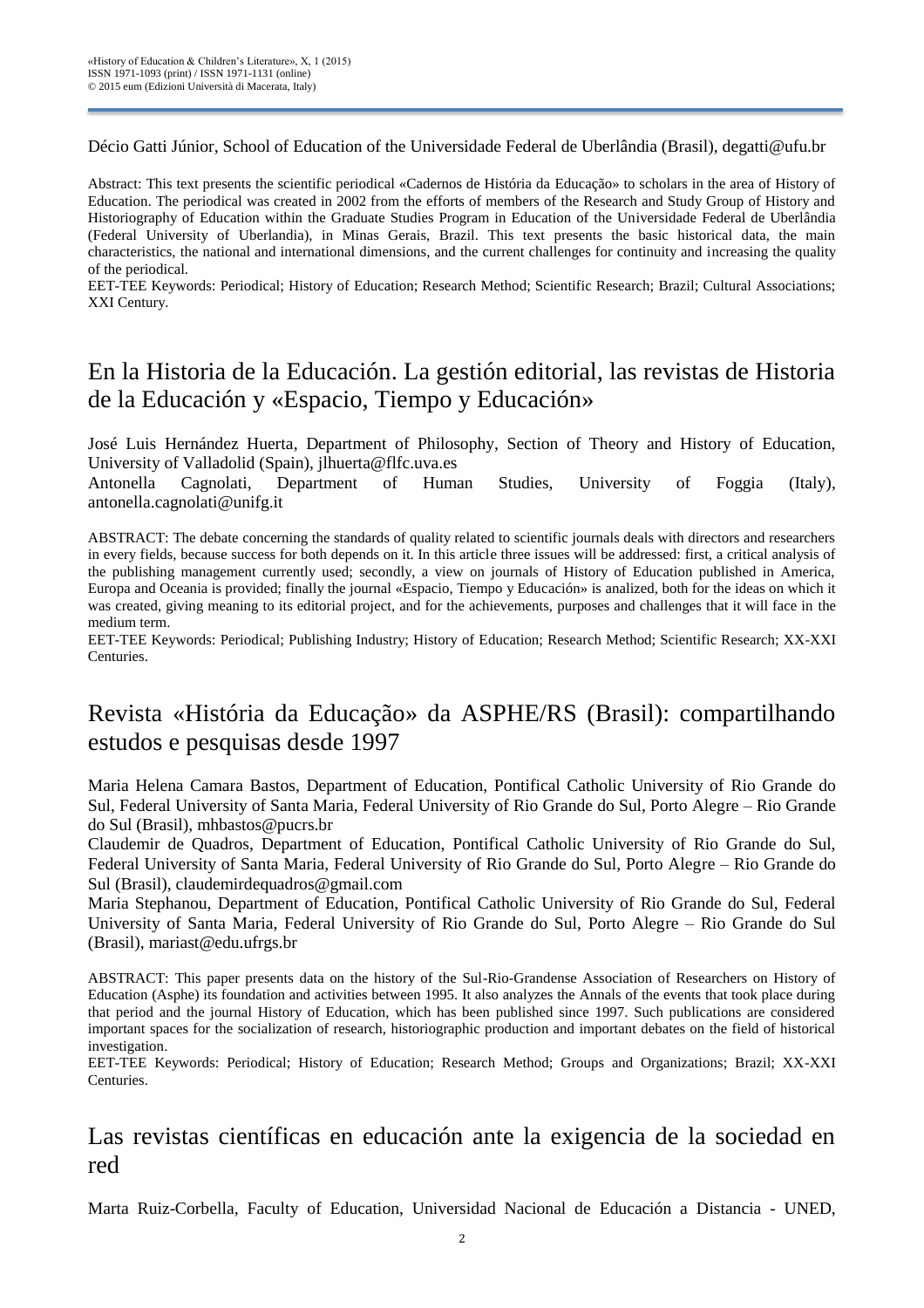#### Madrid (Spain), mruiz@edu.uned.es

Arturo Galán, Faculty of Education, Universidad Nacional de Educación a Distancia - UNED, Madrid (Spain), agalan@edu.uned.es

Alfonso Diestro, Faculty of Education, Universidad Nacional de Educación a Distancia - UNED, Madrid (Spain), adiestro@edu.uned.es

ABSTRACT: In a short period of time the editors of journals in the field of social sciences face new forms of management, publication and distribution of their publications. Through a descriptive study this paper reviews the quality indicators that are being imposed worldwide, as well as their contributing improvements and the problems derived from these. Scientific journals of education are a clear example of this evolution, since they face the challenges of digitalization, impact, open access, presence in social networks, internationalization, editing continuity in your own language, etc. in an increasingly competitive environment. Every editor must consider what kind of journal is willing to offer, while responding to the demands of scientific production and demanding reforms of the new editorial context.

EET-TEE Keywords: Periodical; History of Education; Research Method; Information Technology; XX-XXI Centuries.

#### Revistas científicas e historia de la educación: una reflexión personal

Antonio Viñao Frago, Department of Theory and History of Education, University of Murcia (Spain), avinao@um.es

ABSTRACT: This text constitutes a personal reflection on some issues related to the role of scientific journals in the history of education. After a brief presentation of Historia y Memoria de la Educación, the scientific publication of the Spanish Society of History of Education, the increasing number of journals and the scientific production in general, and in this field, are analyzed, as well as the limited diffusion, obsolescence and repetitiveness of the already known or said. Then, the mainly negative or intricate effects of the implementation, in the field of the human and social sciences, of the operating modes and evaluation criteria of the journals and the scientific production of the so-called experimental or 'hard' sciences are dealt with, as well as the consequences of the increasing commercialization in the world of scientific journals.

EET-TEE Keywords: Periodical; History of Education; Historical Research; State of the Art Review; Spain; XX-XXI Centuries.

#### «History of Education & Children's Literature» and the internationalization of historical-educational research in Italy (2006-2014)

Roberto Sani, Department of Education, Cultural Heritage and Tourism, University of Macerata (Italy) roberto.sani@unimc.it

ABSTRACT: After a brief but organic illustration of the history and characteristics of the international scientific journal «History of Education & Children's Literature», the Author will focus his attention on the role played by this journal, over the last decade, in the development and the internationalization of Italian historical-educational research, and will pause to focus on the project which has characterized the journal, and the most significant outcomes obtained from the diffusion of the results of the most authoritative European and extra-European educational historiography and of the international promotion of research and studies within the sector conducted in Italy.

EET-TEE Keywords: Periodical; History of Education; International Research; State of the Art Review; Young Researchers; Italy; XX-XXI Centuries.

#### Citizenship education in Switzerland before, during and after the First World War

Ingrid Brühwiler, Department of History, University of Lausanne (Switzerland), ingrid.bruehwiler@unil.ch

ABSTRACT: Citizenship education was intensively discussed during the 1910s. Patriotic ideals and the love of the fatherland were described with diligence in teachers' journals. After the outbreak of the World War I, Swiss teachers reacted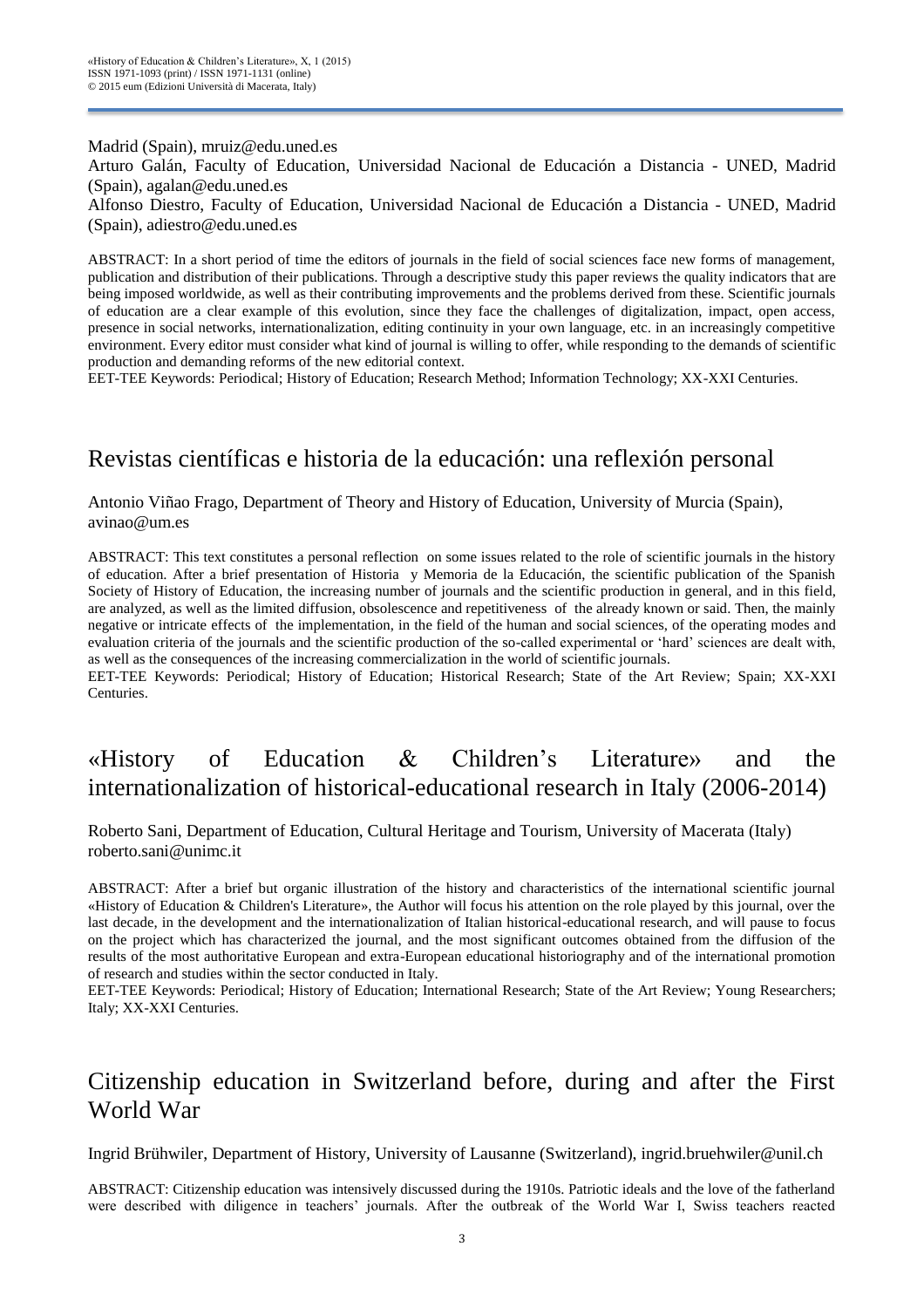immediately to the new circumstances and published lessons in their weekly teacher journals for every day of school for different grade levels. These lessons comprised current events and civic education as well as didactical instructions for the teacher. In pupils' essays, citizens are often depicted as religious members of society who are industrious and hardworking, whereas in the journals, religious aspects are related to peace but not to citizenship education. As a multilingual and neutral country, Switzerland struggled with major domestic problems due to the cultural conflict between the French- and the German-speaking regions, especially during wartime. However, teachers promoted unity from the beginning. Therefore, changes and continuities during this decade concerning citizenship education are of crucial research interest. The practical sections of teachers' journals, including lessons and didactical instructions, and pupils' essays provide insight into what happened in the classrooms. Which forms of national identity and citizenship were taught in classrooms before, during and shortly after WW1 in public schools in Switzerland? How did pupils describe the current issues of war and citizenship? EET-TEE Keywords: Civics; Cultural Identity; Nationalization; Teachers' Journal; Switzerland; XX Century.

#### The construction of *Heimat* on German wallcharts in the early 20th century, and the part it played in creating a national identity

Ina Katharina Uphoff, Faculty of Humanities, Chair for Systematic Educational Studies, Universiy of Würzburg (Germany), Research center for historical visual media, ina.uphoff@uni-wurzburg.de

ABSTRACT: This article explores the pedagogical and political application of the term Heimat in the early part of the twentieth century, looking at both the connection between Heimat, fatherland and nation as well as local history studies in schools. Various aspects of the Heimat construction and the manner in which connections to Heimat were formed will be brought out through the analysis of selected school wallcharts.

EET/TEE Keywords: Wall Map; Primary Education; History; Teaching; National Identity; Germany; XX Century.

#### Celebrating *Italianità*: the teaching of the Italian language and culture in ethnic schools in Paraná, Brazil

Elaine Cátia Falcade Maschio, Mestrado em Educação, Centro Universitário Internacional/UNINTER (Brazil), elainefalcade@uol.com.br

ABSTRACT: The goal of this article is to understand how ethnic Italian schools, supported by partnerships of mutual-help, acted in promoting Italianità (Italian identity) among the children of Italian immigrants from 1885 to 1930 in Paraná/Brazil. The sources used for researching this matter were the official letters and petitions issued by the Italian Ministry of Foreign Affairs. The analysis of the empirical field was performed through the theoretical contribution from Cultural History. Five Italian secular ethnic schools were created in the 19th and 20th centuries. These schools were very relevant in educating Italian immigrants' children and their descendants. Besides teaching the Italian language and culture, these schools sought to celebrate the Italian civic holidays, with the objective of building up and preserving the Italian character, that is, the Italianità, through the perspective of Italian state policies post-Unification.

EET-TEE Key words: Foreign Schools; Ethnic Group; Cultural Identity; Immigration; Brazil; XIX-XX Centuries.

### A school subject serving the nation. Geography textbooks in Romania (1864-1945)

Ramona Caramelea, National University of Arts Bucharest «Nicolae Iorga» Institute of History, Romanian Academy, Bucharest (Romania), rcaramelea@gmail.com

ABSTRACT: My research aims to analyse geography textbooks of Romania in order to see the relationship between ideology, national identity and the content of textbooks. I will try to see how textbooks' design, language and images convey a political or cultural message. The period chose for analysis (1864-1945) is relevant due to its connections with the political project of building Romanian national state and constructing national identity. The geographic and ethnic structures of the state undergo radical changes in the period, changes reflected in the way textbooks are designed and in the political message they conveyed.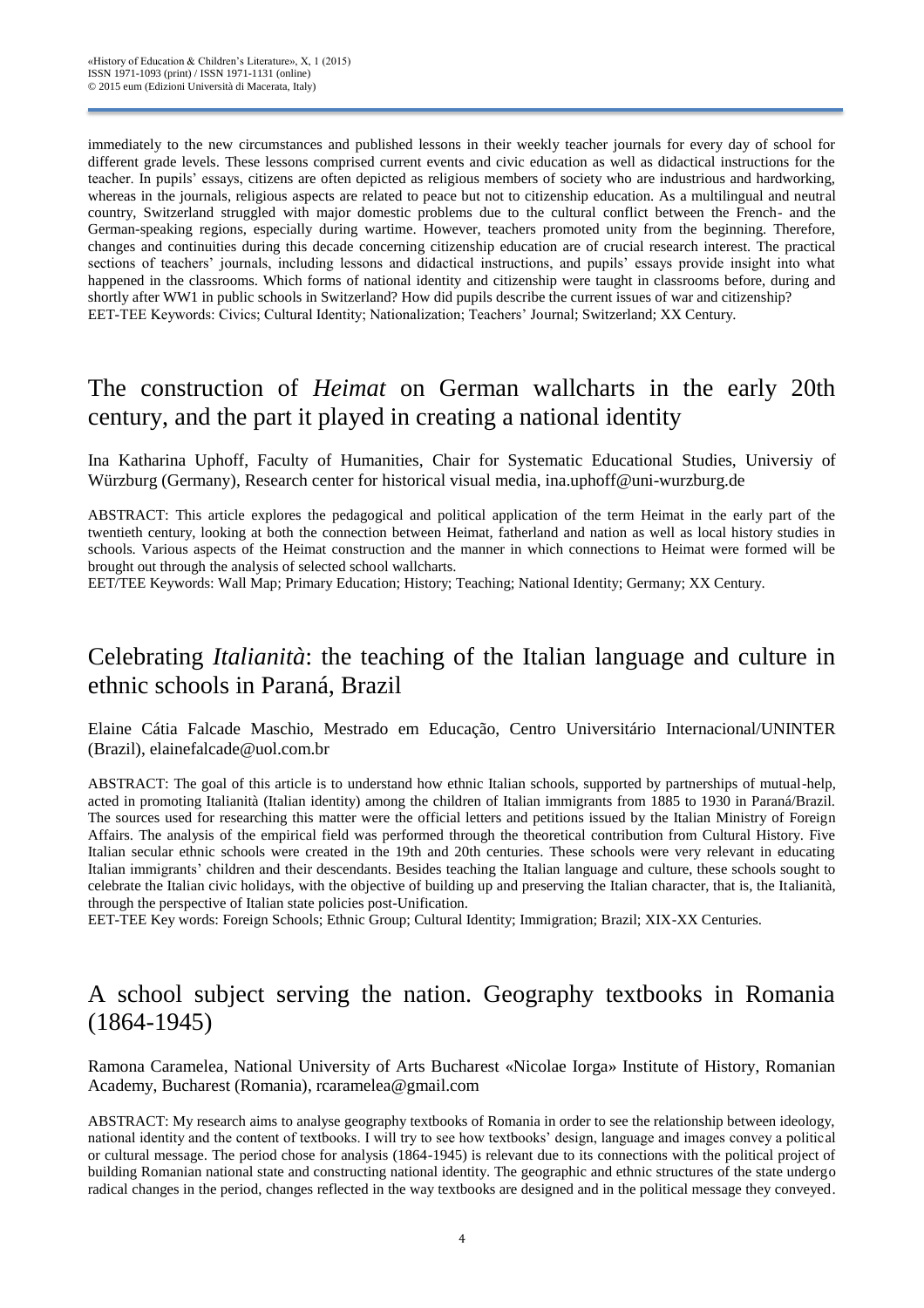Allied with history and politics, geography brought its contribution to the national identity building, constructing an exceptional place, "unique and authentic" to be inhabited by the nation, a historic and ancestral land – Romania. EET-TEE Keywords: Textbooks; Geography; Nationalization; Cultural Identity; Conceptual Imagery; Romania; XIX-XX Centuries.

#### School architecture as a way of promotion of Soviet identity in the 1930s' Stalinist Russia

Alla Salnikova, Department of Historiography and Source Studies, Institute of International Relations, History, and Orient Studies, Kazan Federal University, Republic of Tatarstan (Russian Federation), Alla.Salnikova@kpfu.ru

Zhanna Khamitova, PhD in Historiography, Source Studies and Methods of Historical Writings, obtained in Kazan Federal University, Republic of Tatarstan (Russian Federation), hamitovaga@gmail.com

ABSTRACT: During the Soviet era, schools functioned as a special public locus for the promotion of social and political identity, particularly among youth. Throughout the late 1920s and early 1930s, proponents of both 'urbanist' and 'deurbanist' architectural trends proposed imaginative school designs in an effort to advance the social utopia under construction in the Soviet Union. These plans never came to fruition, though, and were replaced in the mid-1930s with a standardized school building. This new Soviet school had strict regulations about interior and exterior décor, consistent with its assigned tasks of disseminating political ideology and organizing the social life of the surrounding community. Drawing on previously untapped sources, including Soviet architecture and youth journals from the 1930s, this article investigates the evolving role of the Soviet school, as well as its architectural design, in promoting and establishing state authority among both children and adults.

EET-TEE Keywords: School Architecture; Space Arrangement; Cultural Identity; Political Propaganda; USSR (Union of Soviet Socialist Republics); XX Century.

#### The 19th and 20th-century school as a laboratory for national identity and citizenship education: the case of Uganda

Lucia Wanjiky, Katholieke Universiteit Leuven, PhD-Candidate – history of education unit, luwanjikugi@gmail.com

ABSTRACT: This paper aims at discussing the role of education in advancing national identity and citizenship in Uganda during the 19th and 20th Centuries. The present inhabitants of the region now known as Uganda acquired education through different means, with different actors at different times, and each time period has yielded a different form of educational system, which had a significant role in shaping the changing perceptions among Ugandans as far as national identity was concerned. The central thesis of this article is that national identity as defined by the state came into existence fairly recently in sub-Saharan Africa. During the 'Partition and Scramble for Africa', European countries carved up Africa in a fierce competition for global influence. While striving to ensure their access to the continent's wealth of resources, they severed ethnic groups and grouped different ethnicities together into colonies, in order to prevent the unification of indigenous groups from rising against their rule. Although, it has been suggested that internal political and economic changes in African countries in the 1870s and 1880s prompted the conquest by outsiders, it is nevertheless, clear that Europeans took advantage of the situation by furthering confusion among different ethnic groups. By reinforcing ethnic identification; the British forestalled the rise of a collective consciousness and a common identity among the different groups. When Uganda gained independence in 1962 it strove to restructure its education in order to raise a social consciousness among citizens and thus bring about a national identity and integration. This article however, observes that developing an inclusive national narrative poses real challenges to people as ethnic groups struggle to control the interpretations of the past taught to younger generations.

EET-TEE Keywords: History of Education; Civics; Nationalization; Cultural Identity; Educational System; Uganda; XIX-XX Centuries.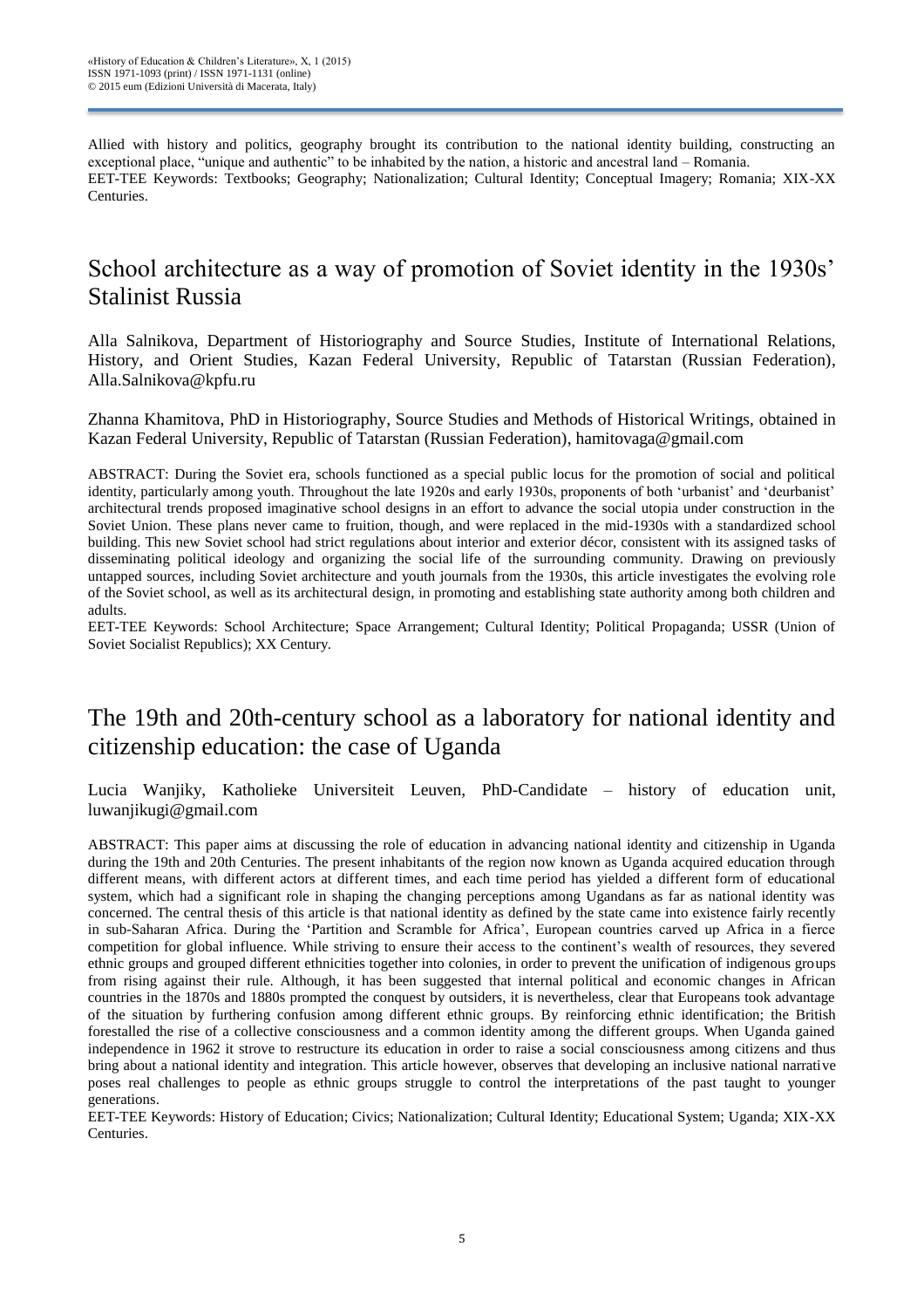### The construction of the Basque Fatherland: religion, nationalism and education (1895-1931)

Paulí Dávila, Group for Historical and Comparative Studies in Education – Garaian, University of the Basque Country (UPV/EHU), San Sebastián (Spain), pauli.davila@ehu.es

Iñaki Zabaleta, Group for Historical and Comparative Studies in Education – Garaian, University of the Basque Country (UPV/EHU), San Sebastián (Spain), i.zabaleta@ehu.es

Joxe Garmendia, Group for Historical and Comparative Studies in Education – Garaian, University of the Basque Country (UPV/EHU), San Sebastián (Spain), Joxe.garmendia@ehu.es

ABSTRACT: A key problem in and for the history of Spain is the construction of its national identity. In this constructive process, the political and ideological goal of Basque nationalism was the creation of an independent State, following a pattern of identities where religion, Fatherland and language – in that order – were fundamental elements. The school and the teaching profession were fundamental agents in this process. The period under study here is that coinciding with the rise of Basque nationalism until the Second Spanish Republic, one in which we can understand the ideological structure of Basque nationalism: made up of patriots, members of religious orders and speakers of the Basque language.

EET-TEE KEYWORDS: School; Nationalism; Nationalization; Educational Policy; Religious Education; Language Teaching; Spain; Basque Country; XX Century.

#### Czechoslovak identity and history course books in the Czechoslovak Republic (1918-1939)

Adriana Kičková, Department of History, Constantine the Philosopher University in Nitra (Slovakia), akickova@ukf.sk

Mária Kiššová, Department of English and American Studies, Constantine the Philosopher University in Nitra (Slovakia), mkissova@ukf.sk

ABSTRACT: The formation of states after the First World War in 1918 was justified by the idea of the distinct national identities of the created states. In the case of Czechoslovakia, being a multi-ethnic state, it was crucial to sustain the unity of the newly formed Czechoslovak statehood. Before – and naturally after – the foundation of the Czechoslovak Republic, the official ideology of Czechoslovakism took root in an attempt to proclaim national unity and point out that there was a Czechoslovak nation and Czechoslovak language, although no such language existed. The paper focuses on the Slovak part of the republic and explores the process of the building and strengthening of national identity in the context of the creation and use of history course books during the Czechoslovak Republic. The article surveys the legislation and offers detailed characterization of course book publication. As a case study, 'Slovak' history course books for secondary schools written by Czech historian Josef Pekař are analysed.

EET-TEE Kewyords: Nationalization; Civics; Cultural Identity; History Teaching; Textbook; Czechoslovak Republic; Century XX.

### National, stateand civic education in the Czech lands of the Austro-Hungarian Empire, and, after 1918, in Czechoslovakia

Tomáš Kasper, Institut of Pedagogy and Psychology, Technical University of Liberec, tomas.kasper@tul.cz Dana Kasperová, Institut of Pedagogy and Psychology, Technical University of Liberec, dana.kasperova@tul.cz

ABSTRACT: The study analyses the themes and issues of national, völkisch and civic education in the last third of the nineteenth century in the Czech lands of the Austro-Hungarian Empire through close study of Czech and German pedagogical discussion. In addition, the study focuses on structural changes and key concepts of national and civic education after the advent of the Czechoslovakian state. In the second section, the paper analyses and questions the basis and scope of historical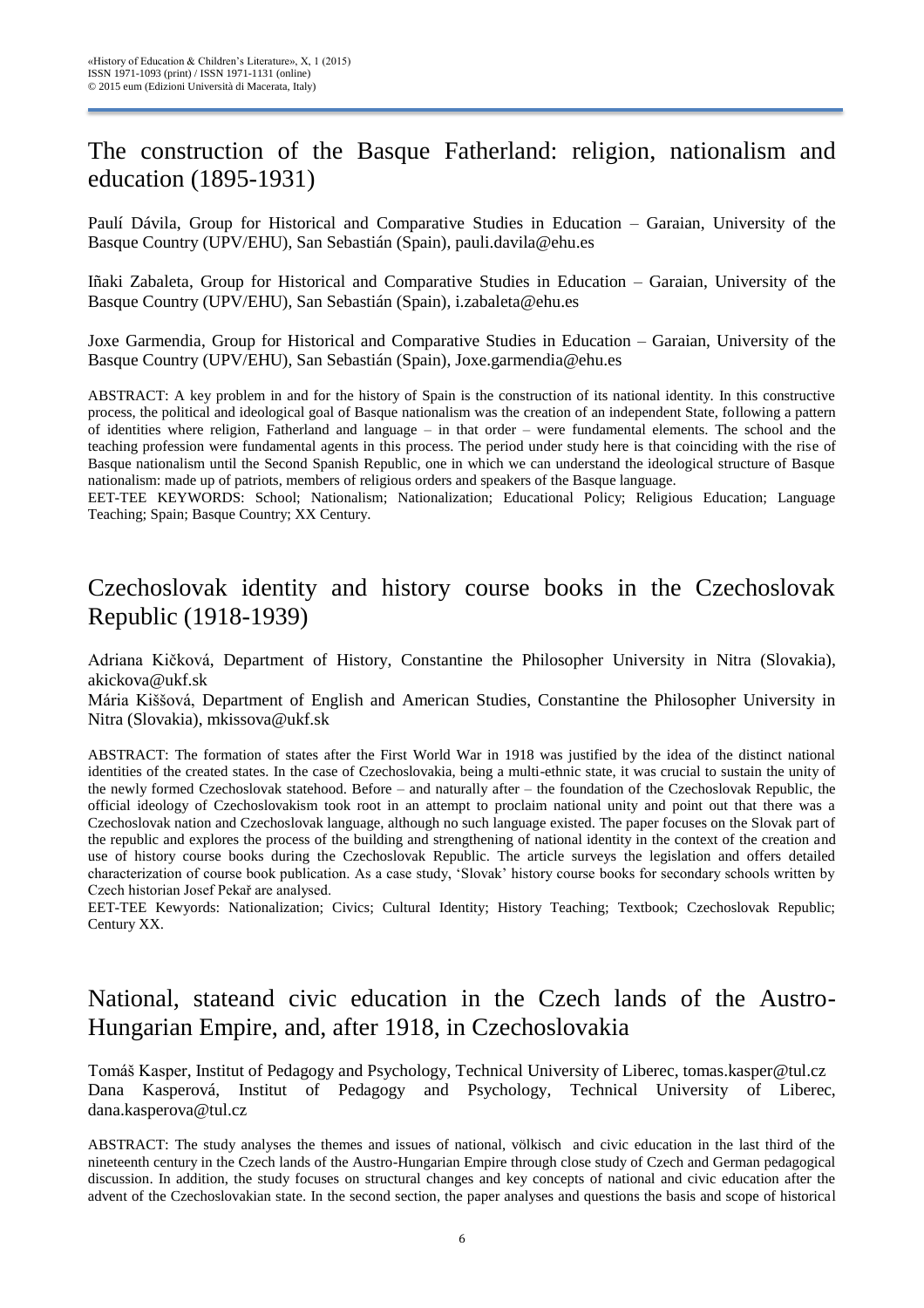subjects in History text books, texts used in civic education and reading primers in elementary and lower-secondary schools teaching in the Czech and German languages in the Czech lands. EET-TEE Key Words: Citizenship Education; Nationalization; Civics; Cultural Identity; Austria- Hungary, Czechoslovakia; Century XIX.

### The teaching of Rights and Duties in the schools of united Italy: between ideological control, social discipline and citizenship education (1861- 1900). Part One

Anna Ascenzi, Department of Education, Cultural Heritage and Tourism, University of Macerata (Italy) Roberto Sani, Department of Education, Cultural Heritage and Tourism, University of Macerata (Italy)

ABSTRACT: Using a variety of documentary sources, the article analyses for the first time the features (syllabus, contents, times etc.) and, above all, the purposes of the teaching of Rights and Duties of Citizens in the aftermath of national unification (1861). This discipline was introduced in the Italian schools of different types and levels with the aim of promoting the values of citizenship and the feeling of belonging to the new state to the new generations. Actually, as the authors will prove at the end of their well-structured and original reconstruction, the teaching of Rights and Duties of citizens in the Italian schools during the first forty years after the unification (1861-1900) was inevitably influenced by the ideology and the political system typical of the oligarchic structure of the new State, thus reviving the deep gap between the ideal citizenship, the one outlined on the basis of the 'rights' and 'duties' abstractly recognized in the articles 24-32 of the Albertine Statute, and the real citizenship, expression of the overall idea of society - and of the State – that the ruling classes intended to achieve. So, it presented itself as a teaching aimed at the ethical and legal legitimization of the system of values supported by the bourgeois élites and at the acquisition of it , rather than as a tool for the education of citizens aware of their rights and duties and able to assume their civic responsibilities.

EET-TEE Keywords: History of Education; School; Political Education; Civics; Cultural Identity; Italy; XIX Century.

### Technology and the shaping of a Swedish national identity in the educational work of selma lagerlöf, 1900-1907

Cecilia Axell, Department of Social and Welfare Studies, Linköping University (Sweden), cecilia.axell@liu.se Jonas Hallström, Department of Social and Welfare Studies, Linköping University (Sweden), jonas.hallstrom@liu.se

ABSTRACT: In the early 1900s Sweden saw an unprecedented societal transformation through ongoing industrialisation, urbanisation, democratisation and new technologies. In 1906-1907 the celebrated Swedish writer Selma Lagerlöf published a book subsequently read by thousands of elementary school children, The Wonderful Adventures of Nils. Although Lagerlöf's book was mainly seen as a novel, she was commissioned to write it as a textbook in geography for the Swedish elementary school. One of the aims on the part of the commissioner – the Swedish Association of Elementary School Teachers – was for the book to induce Swedish nationalist sentiment and boost the feeling of a national identity in schoolchildren. The aim of this study is to describe and analyse how various representations of technology were utilised to create the sense of a Swedish national identity in The Wonderful Adventures of Nils. A hermeneutic method is employed to analyse the book in relation to the historical context of early 20th century Sweden. It is concluded that technology and human settlements are natural elements of the various landscapes of Sweden, thereby making them as much a part of building a national identity around the physical environment as woods, plains, lakes, animals and plants. The message of the book seems to be that technology is interwoven with society and nature in the formation of modern Sweden. It is impossible to describe the nation and impart nationalism in children without also incorporating technology; it is a human creation and as much a force in shaping the nation as other human endeavours and nature.

EET-TEE Keywords: Children's Books; History of Education; Nationalization; Science and Technology; Selma Lagerlöf, Sweden; XX Century.

#### National Character of the Educational Reform Movement in Slovakia in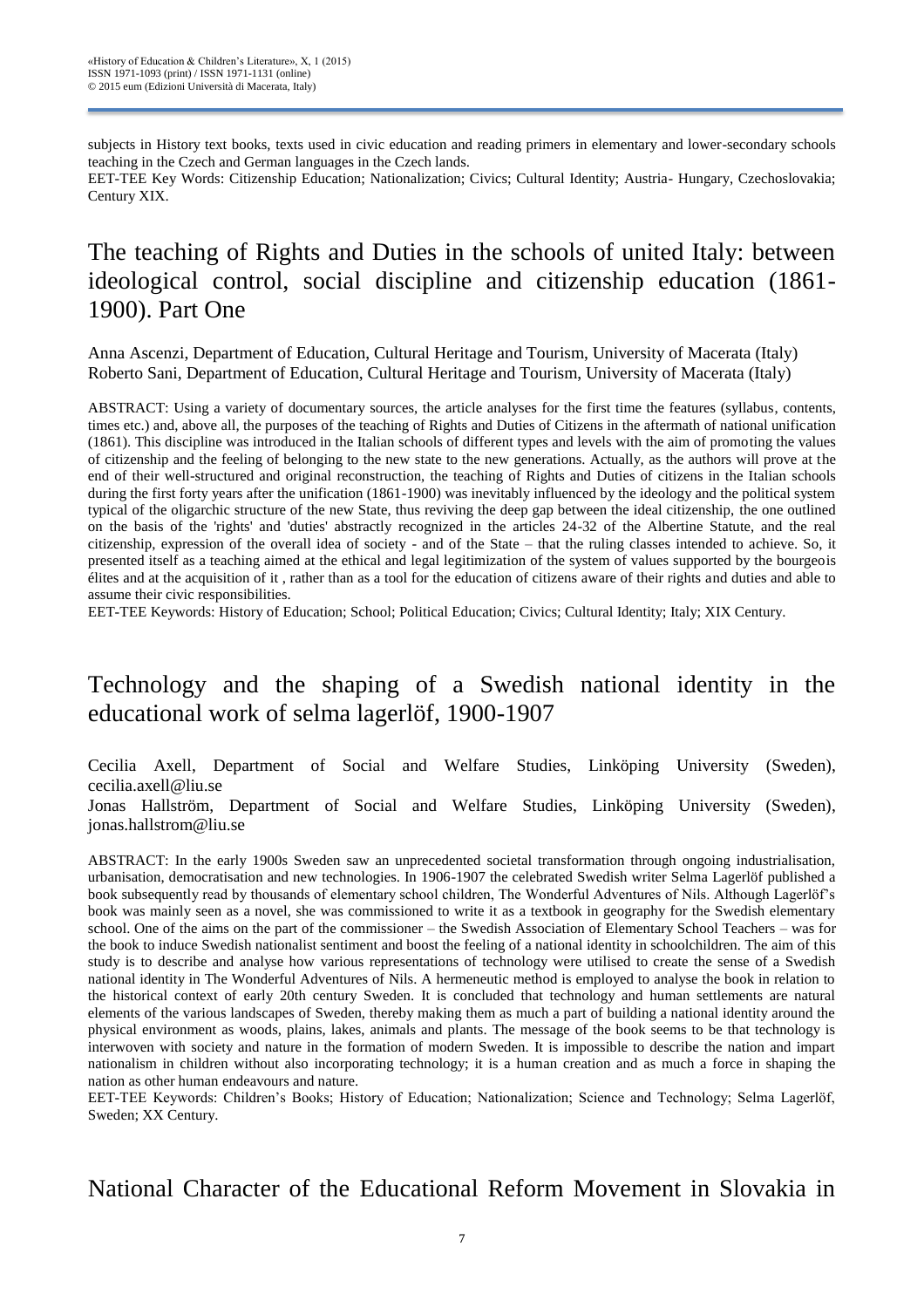### the Interwar Period

Blanka Kudláčová, Department of Educational Studies, Faculty of Education, Trnava University (Slovakia), blanka.kudlacova@truni.sk

ABSTRACT: In the years 1918-1939 in Czechoslovakia the educational reform movement was developed mainly in the Czech Republic. After the collapse of Austria-Hungarian Monarchy and due to strong Magyarization, education and training in Slovakia were in bad situation. Under the influence of the protagonists of the reform movement in the Czech Republic, for example Václav Příhoda, Ludmila Žofková, František Musil, inspirations of educational reform movement began to develop in Slovakia, too. Its most important centre was the city Trnava. The arrival of Musil in 1931 marked the beginning of organized education of teachers, which acquired the official status of Trnava Education Seminar in the year 1934 and together with the journal Our School considerably influenced teachers in the Trnava region and in other parts of Slovakia, too. The journal gradually became the platform of Slovak reform teachers. The aim of this article is to find out, how the educational reform movement influenced national identity.

EET-TEE Keywords: Nationalism; Civics; Educational Reform; Education System; Slovakia; XX Century.

#### School military education and the construction of a national identity in Portugal in the passage from the 19th to the 20th century

Joaquim Pintassilgo, Institute of Education, University of Lisbon (Portugal), japintassilgo@ie.ulisboa.pt Carlos Manique da Silva, Institute of Education, University of Lisbon (Portugal), manique@net.sapo.pt

ABSTRACT: The liberal and republican discourses produced in Portugal in the transition from the nineteenth century to the twentieth century emphasized the figure of the citizen-soldier as part of the civic cult of the Nation. The ideal citizen of the new Republic, proclaimed at last in 1910, should be orderly, disciplined, morally exemplary and physically fit to address the harshness and needs of the war, besides being an unconditional lover of his Homeland. With this article we intend to promote a reflection on the purposes and character of the youth militarization project developed, in two different moments of the above-mentioned period, under the predominant influence of republicanism. Forwarding both moments of the study, our concern goes to the relations between military instruction and other curricular areas, particularly physical education, and moral and civic education. We will pay attention to the ritual practices that are developed which are an alternative to the catholic ritualism. In addition, the controversies with expression in the pedagogical field that have permanently accompanied the implementation of military preparation are analysed. Finally, we will seek to integrate the aforementioned project within the framework of international experiences, which had the same goals.

EET-TEE Keywords: Republicanism; Civics; National Identity; Primary School; Military Education; Citizen-soldier; School battalions; Portugal; XIX-XX Centuries.

# National identity, civic values and school textbooks in Spain: La Enciclopedia cíclico-pedagógica and El libro de España (1931-1957)

Xavier Tornafoch Yuste, Faculty of Education, Translation and Human Sciences, University of Vic (Spain) tornafoch@gmail.com

Isavena Opisso Atienza, Centre de Digitalization, University of Barcelona (Spain), iopisso@gmail.com

ABSTRACT: There has recently been bitter controversy in Spain over the school subject of «Education for Citizenship». However, there is nothing new in the opposition of moral or civic models that sought to forge a national identity in schools. Because of the proximity in time and the coexistence in the same state and the same historical period of the Second Republic (1931-1939) and the early years of the Francoist regime (1939-1957) it is interesting to compare the textbooks of this period. Both regimes coexisted during the three years of civil war (1936-1939) in the clash on the battlefield and in the classroom. They preached «citizens' values» drawing from different sources; textbooks aimed at children of the same age who shared citizenship but lived in different states, one liberal and democratic and the other authoritarian and nationalistic. Our proposal with our article is to review, analyse and compare two of the textbooks used for this purpose: La Enciclopedia cíclicopedagógica and El libro de España.

EET-TEE KEYWORDS: Textbook; Civics; Citizenship Education; Nationalism; Francoist Regime; Spain; XX Century.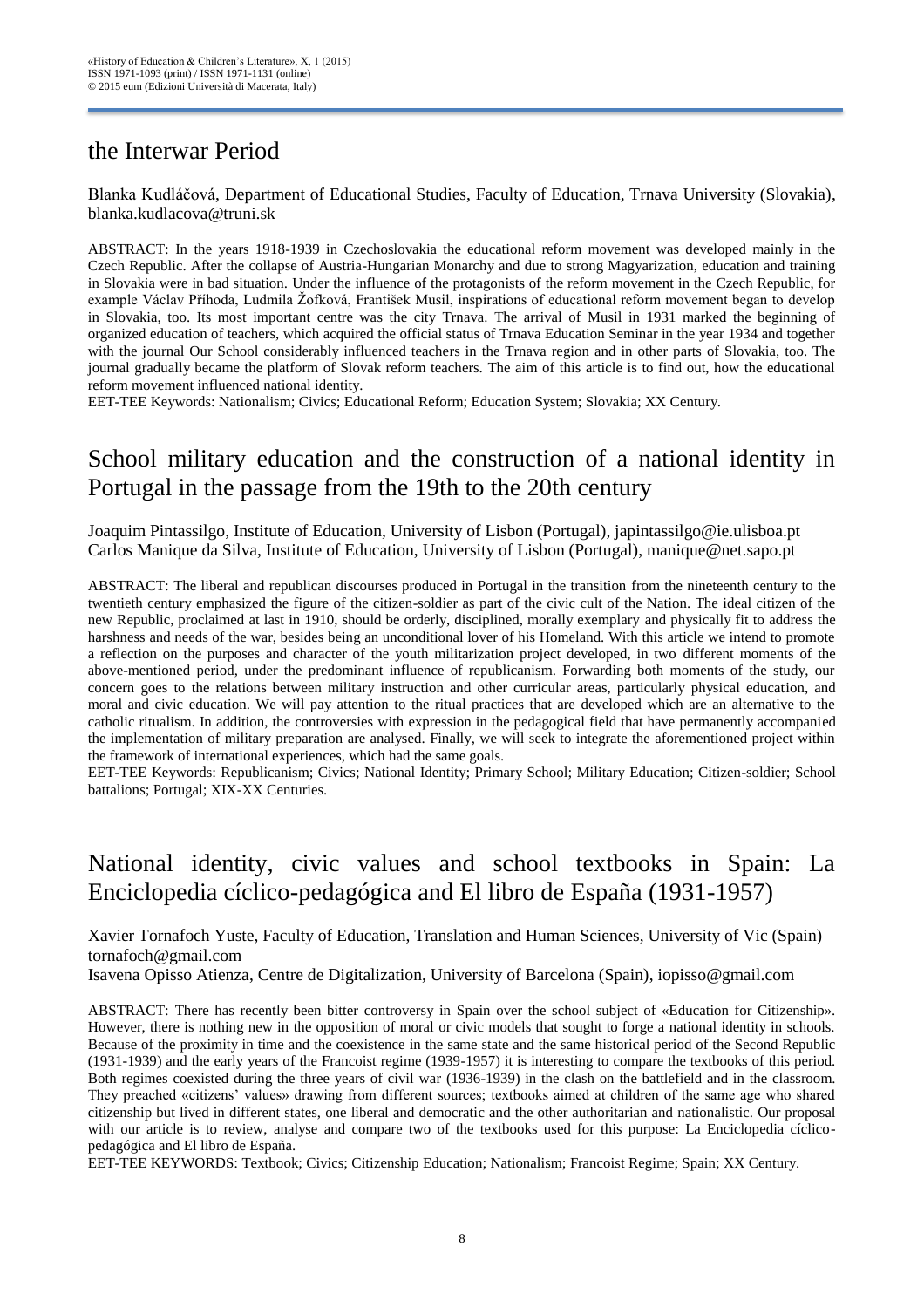# The Regents' System of Marco Agosti between Fascism and democracy

Evelina Scaglia, Department of Human and Social Sciences, University of Bergamo (Italy), evelina.scaglia@unibg.it

ABSTRACT: This paper tries to reconstruct the experience of the Regents' System, conducted by Marco Agosti in the primary school «Camillo Ugoni» in Brescia (Italy), during the Fascist regime. It was an example of Italian active school, based on the self-government of pupils and on a conception of class as a small corporation. Thanks to its original and innovative characteristics, it was revaluated in the Second Post-war, as a possible model for a new primary school, aimed at the democratic education of Italian children.

EET-TEE Keywords: History of Education; Primary School; Fascism; Principles of Education; Activity Method; Educational Innovation; Italy; XX Century.

#### Obstacles to teaching the Portuguese Language in Elementary Schools in the city of São Paulo (Brazil) in the early 20th century

Eliane Mimesse Prado, Graduate Program in Education and New Technologies, Centro Universitário Internacional/UNINTER, Curitiba, Paraná (Brazil), eliane.p@uninter.com.br

ABSTRACT: This article focuses on some of the obstacles to teaching the Portuguese language in public and private Italian Elementary Schools in the city of São Paulo (Brazil) in the early 20th century. The curriculums of such schools always included the Portuguese language, prioritizing reading and writing. The large number of foreign students and children of foreign background compromised the teaching of the national language. The school population of Italian origin was large, and the curriculum should be adapted to the reality of such situation. There was emphasis on the linguistic cohesion of the population, with the purpose of forming a national identity. The mandatory teaching of Portuguese was introduced in schools subsidized by the Italian government, which had 6,000 students enrolled in 1907. Documents from the Arquivo Público do Estado de São Paulo [Public Archive of the State of Sao Paulo] were used as research sources. We concluded that such Italianization jeopardized the teaching and learning of the Portuguese language in Elementary Schools in the city of São Paulo.

EET/TEE Keywords: Primary Schools; Language Learning; Portuguese Language; Nationalization; Cultural Identity; Brazil; XX Century.

#### French pupils between the two wars of 1870-71 and 1914-18. Reading books and their patriotic consciousness

Guillemette Tison, Centre Robinson, Université d'Artois (France), guillemette.tison1762@orange.fr

ABSTRACT: Between the war of 1870, opposing France and Prussia, and the First World War in 1914, textbooks framed the minds of young pupils after the defeat of France in 1870. Some of these books are storybooks, and, by the adventures of their young heroes, boys or girls, the authors tell of the disasters of war, teach patriotism, and the idea of Mother Country. The idea of revenge was not so dominant, as one sometimes thinks; the manuals insist on the importance of native land and the virtues that all children have to develop. The pupils, when they become young adults, are mobilised in 1914, and although they may have learnt to hate war, will fight heartily to defend their homeland, educated by schoolbooks in courage and patriotism. EET-TEE Keywords: Books for Youth; Reading; Home Country; Nationalism; France; Centuries XIX-XX.

#### Fundamentals of John Dewey's concept of civic education

Vučina Zorić, Department of Pedagogy, University of Montenegro, Niksic (Montenegro), vucina@ac.me, vucinazoric@gmail.com

ABSTRACT: This theoretical study focuses on the philosophical, sociological and political fundamentals of John Dewey's concept of citizenship education. The starting point of this paper is the fact that Dewey's concept of citizenship education was one of the most important in this period, as well as the fact that its influence on the development of educational theory and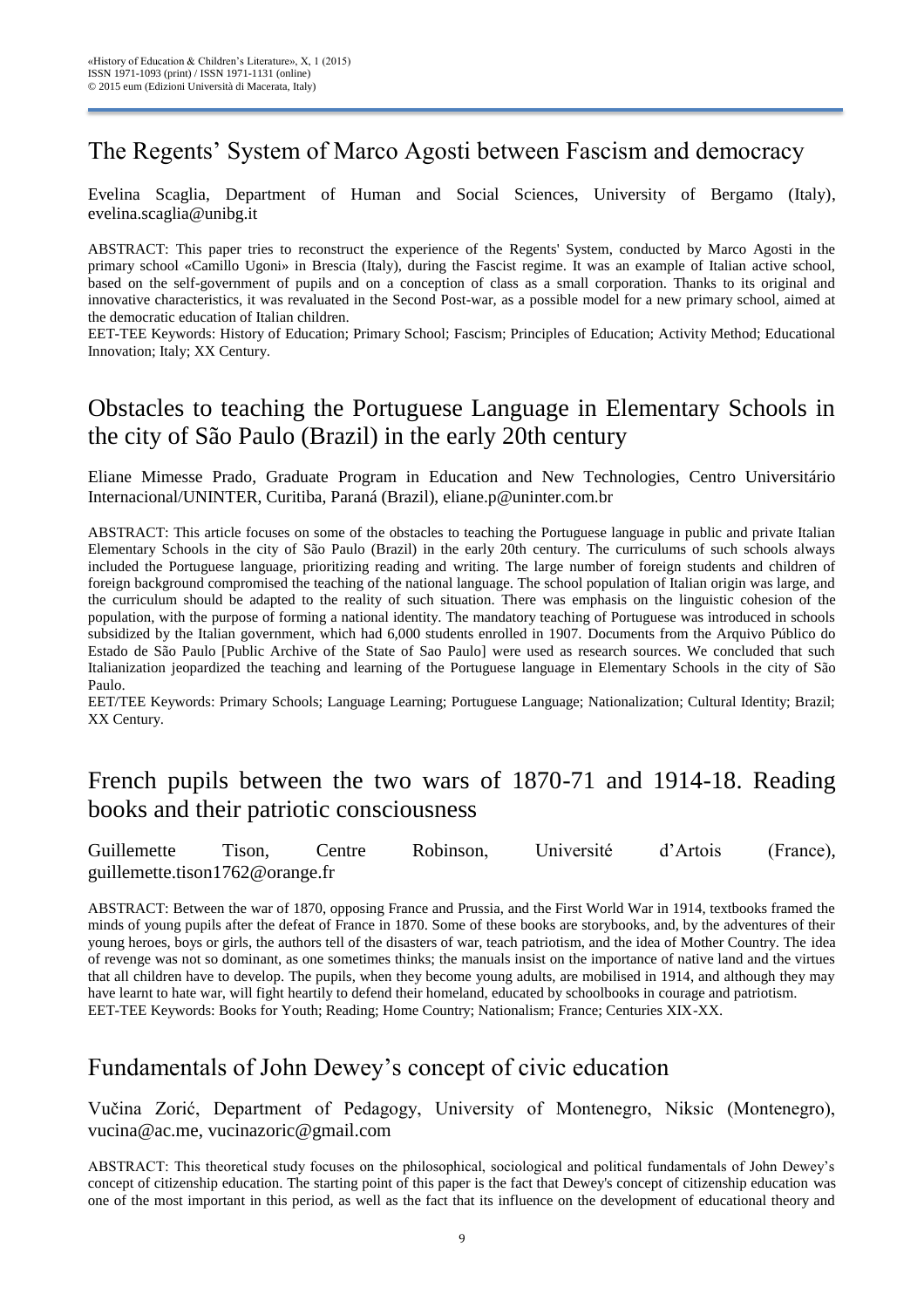practice and beyond is still present. The study is aimed at examining the substance of Dewey's basic ideas of civic education and within it the attitudes towards national identity, society and state. To achieve this goal, we started from the analysis of Dewey's vision of reconstruction, progress and the relationship between philosophy, education and society, and moved onto the issues of democratic methods, political and educational (neo)liberalism, freedom, the individual and individuality in society and education. We conclude that the role of civic education was indispensable and fundamental when it comes to the development of Dewey's view of the individual, society, state, democracy and education, and that impact of the two was reciprocal.

EET/TEE KEYWORDS: John Dewey; Pragmatism; Democracy; Society, Civics; Identity; XIX-XX Centuries.

#### Nation building in the school prize giving ceremonies of the first decades after Italian Unification. A case study of post-unification Bologna

Mirella D'Ascenzo, Department of Education «Giovanni Maria Bertin», University of Bologna (Italy), mirella.dascenzo@unibo.it

ABSTRACT: This contribution aims to investigate the role of school prize giving ceremonies in order to understand the contents and public methods adopted by the ruling classes in the construction of national sentiment after Unification. The approach of the case study focusing on post-unification Bologna allows us to link the elements of the top-down plans of the ruling classes with the general teaching choices of the time (text books, curricula, teaching aids, etc.) and specific bottom-up elements, through the study of the exams set for the awarding of the prizes.

EET-TEE Keywords: Nation building; Primary School; Prize giving; History of Education; Italy; XIX Century.

#### Study and interpretation of citizens' multiple identities in Spanish schoolbooks on «Education for Citizenship and Human Rights»

Miguel Beas Miranda, Department of Pedagogy, University of Granada (Spain), mbeas@ugr.es Erika González García, Department of Pedagogy, University of Granada (Spain), erikag@ugr.es

ABSTRACT: This work is the result of a wider investigation linked to an R & D project led by Professor Gabriela Sauter Ossenbach UNED (Spain) in collaboration with another Project of Excellence (P07-SEJ 03305), completed in 2013, funded by the Ministry of Innovation, Science and Enterprise of the Autonomous Community of Andalucía (Spain) and FEDER funds led by Professor Miguel Beas Miranda. The article analyses from an interpretive perspective and based on the methodology used by the MANES project, the manner in which the multiple and complex, municipal, state or regional, national, European and global citizenship identities are treated in the textbooks most widely used in Spain on the subject of «Education for Citizenship and Human Rights» at the stage of secondary Education. We hypothesize that the textbooks, which tend not to contain controversial elements for reasons mainly due to the market, primarily reflect a global or cosmopolitan identity, which weakens the development of other citizen identities in which the subjects could play a more active part. The first part of the work analyses the concept of multiple identities from different theoretical frameworks and sets out our position. The second part examines whether this model of identities or others predominate in the school textbooks on the subject of «Education for Citizenship and Human Rights» at the stage of Compulsory Secondary Education in Spain. EET-TEE Keywords: Citizenship; Identity; Social Environment; Intercultural Education; Inclusion; Education System; Spain; XX-XXI Centuries.

### The slow nationalization of Greek education through history teaching in the 19th century

Anthony L. Smyrnaios, Department of Primary Education, University of Thessaly (Greece), smirnaios@uth.gr

ABSTRACT. This paper focuses on the obstacles that occurred in the process of nationalization of Greek education during the 19th century, particularly examining the case of history teaching. In these obstacles were included the limited school attendance, the rareness of history teaching in schools and the ineptitude of teachers, the operation of a large informal net of grammar schools (grammatodidaskaleia), the disordered and ineffective educational policy of the Greek state, the uncertainty about the very context of history which should be taught, and, lastly, the continuous and persistent derision of any Greek institution, idea or personality by Greeks themselves. Although these obstacles were undoubtedly responsible for a piecemeal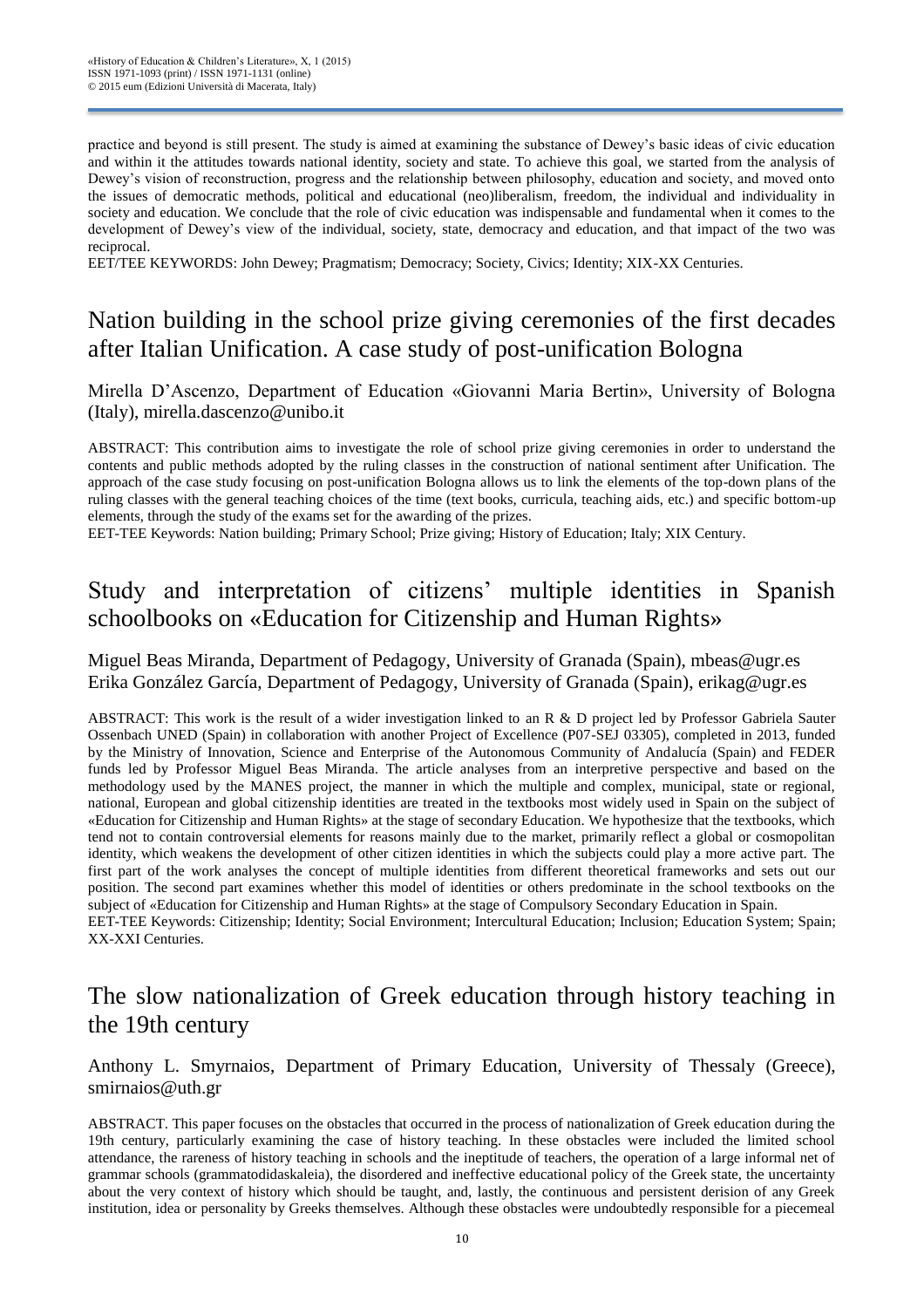historical awareness, nevertheless such a school impotence wasn't able to reduce the influence of national narratives on Greeks, which was passionately cultivated by mainly journalist discourses. EET-TEE Keywords: Nationalization; Educational System; History Teaching; Greece; XIX Century.

### The historical development of the formation of the elite in the south of the Habsburg Empire. Slovenes and the schooling of the intellectual class in the late 1800s and early 1900s

Branko Šuštar, Slovenian School Museum, Ljubljana (Slovenia), branko.sustar@guest.arnes.si

ABSTRACT: This paper presents the influence of the power of education and the formation of the intellectual class in the Slovenian provinces in the south of the multi-ethnic Habsburg Empire, which played an important role in the formation of the Slovenian nation. The social stratum of middle-class intellectuals, which was at that time rapidly becoming the carrier and the designer of the Slovenian national movement in the 2nd half of the 19th century, was shaped to a great extent through the education system. Slovenian pupils had to gain proficiency in the German language already in primary school in order to be able to continue their schooling at gymnasiums. The absence of a Slovene University before 1919 may also have channelled a lot of practical intellectual energy into primary school education, facilitating the cultural and economic development of the countryside and a general increase in the nation's literacy, so that in 1910, 85.5% of all Slovenes were already literate. The intellectual class was comprised of secondary school students (including those from secondary modern schools and teacher training colleges and other secondary schools) as well as the Slovene students attending university in Vienna and Graz, and later also Prague, and the students of the theological schools in Slovenia. The supporters of the national movement were well aware of the contribution of the Slovene-oriented intelligentsia to the development of the nation. As regards their national orientation, these students mainly viewed the Slovene national movement favourably and many of them were also enthusiastic supporters of Slavic cooperation, while the more radically nationally inclined among them even considered working towards the establishment of a Slovene nation state their main task. The different political orientations also formed different student societies. The initially small body of educated Slovenes was in time joined by more and more high school and college graduates after the end of the 19th century, which had a big impact on the faster cultural and economic development of the nation as a whole.

EET-TEE KEYWORDS: History of Education; Primary School; Secondary School; University; Nation; Slovenia; XIX-XX Centuries.

### Russian schools abroad. National identity, Soviet reforms and cosmopolitan education by Sergey I. Hessen (1887-1950)

#### Dorena Caroli, Department of Education, Cultural Heritage and Tourism, University of Macerata (Italy), dorena.caroli@unimc.it

ABSTRACT: This article deals with the history of Russian emigrant schools in the 1920s and 1930s. The October revolution and the civil war that divided the country for two years prompted many Russians to emigrate abroad to European countries. It was a veritable diaspora. Animated by the hope of returning home once the revolutionary impetus had calmed down, the Russian emigrant intelligencija created a network of schools. In some European countries, these were included in the national educational system, in others their existence depended only on the donations of fellow exiles. The first part presents a brief comparison between Russian schools in France and Czechoslovakia, bearing in mind that the Central Pedagogical Bureau for the Affairs of the Higher and Lower Russian School Abroad, founded in Prague, was responsible for the educational policy of all Russian schools on foreign soil. The second part describes the measures undertaken by the Pedagogical Bureau against the so-called "denationalization" of Russian emigrant children. In the third part, debates advanced by Pedagogical Bureau members Aleksandr Bem and Andrey Pavlov regarding contemporary Soviet reforms are discussed. Finally, the fourth part outlines aspects of Sergey I. Hessen's thought: this well-known jurist and philosopher participated in the pedagogical debates in Prague before emigrating to Poland where he further developed his ideal of the modern school. His influence on post-war Italian school reforms is an example how important the contribution made by Russian emigrants was to European culture in the first half of the twentieth century.

EET-TEE Keywords; History of Education; Child of Foreign National; Cultural Identity; Educational System; Sergey I. Hessen (1887-1950); Soviet Union; USSR (Union of Soviet Socialist Republics); XIX-XX Centuries.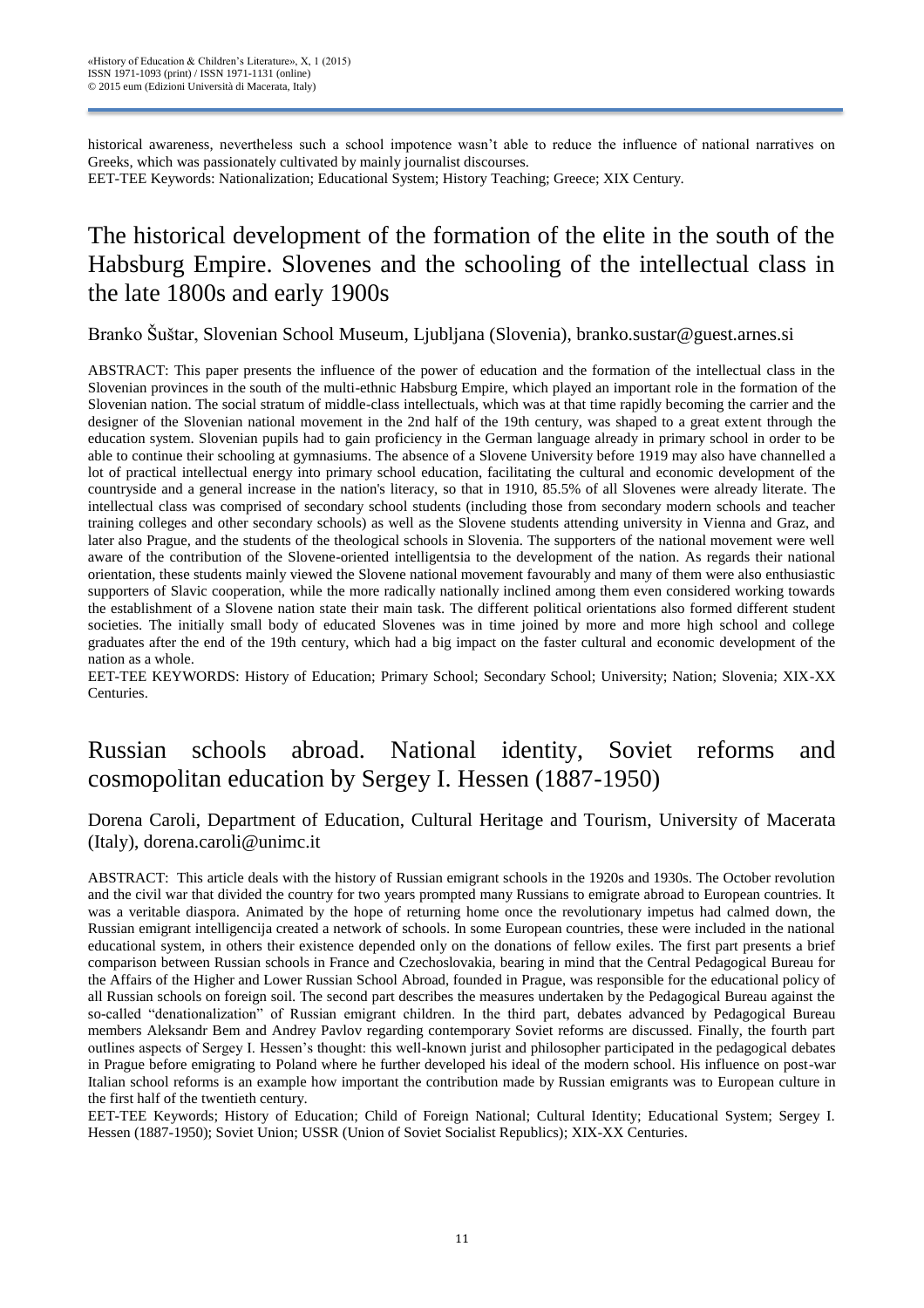### The functionalization of History and Social Studies Education in Germany from the 19th century until today

Elisabeth Erdmann, Department of Didactics of History, University of Erlangen-Nürnberg (Germany), elisabeth.erdmann@ewf.uni-erlangen.de, elisabeth.erdmann@fau.de

ABSTRACT: Ever since the 19th century, History classes and and later Sociology classes have been accorded an important function in regard to the socialisation of pupils – no matter what kind of social order dominated society. The paper analyses the functionalization of History and Social Studies Education from the foundation of the German Empire in 1871 until the time of National Socialism with an outlook to the time after 1945 until today. Not only decrees and curricula are analysed, but also school wall charts, because these have not been put into the focus of research as much as they deserve. As so far there has not been a total list of all school wall charts in Germany, looking at the available teaching aid catalogues helps to find out which wall charts existed. At the end four wall charts about the Battle of the Teutoburg Forest from different times are shown. EET-TEE KEYWORDS: History and Social Studies Education, functionalization of education, decrees, curricula, school wall charts.

### Towards a new Chile through the heart: aspects on the construction of a nationalist emotionology in school textbooks during Pinochet years (c.1974-c.1984)

Pablo Toro Blanco, History Department, Universidad Alberto Hurtado, Santiago (Chile), ptoro@uahurtado.cl

ABSTRACT: Through the analysis of textbooks of history and social sciences and complementary literature used in Chilean educational system during the period 1974-1984, this article discusses a dimension not yet studied about the nationalist proposals promoted by the military dictatorship led by Augusto Pinochet in Chile: the construction of a nationalist emotional project or, in terms of Peter Stearns, an induced emotionology, among other means, by rearticulating interpretations of the history of Chile and the imposition of a nationalist matrix, an anti-Marxist and conservative Catholicism discourse regarding to society and culture. Beyond iconographic analyses (Jara), conceptual approaches (Olivares) or a focus on the censorship inflicted to textbooks (Ochoa), our article moves on a new perspective on the problem of nationalism and patriotic loyalty, an object that has become one of the first issues in the history of emotions, trying to provide a discussion focused not merely on the official's own discursive construction but rather analyzing how to access to «structures of feeling» (Sobe). EET-TEE KEYWORDS: History of Emotions; Textbooks; Nationalist Education; History; Chile; XX Century.

# The process of the Slovenian pedagogy gaining independence under the Austro-Hungarian Monarchy

Edvard Protner, Department of Pedagogy, Faculty of Arts, University of Maribor (Slovenia), edvard.protner@um.si

ABSTRACT. The beginning of the article describes the position of Slovenians in the multi-cultural Austro-Hungarian Monarchy and the Germanisation pressures small nations were subject to. It presents the language policy in schools on the territory populated by Slovenians – here special attention is given to the position of Slovenian as a school language in colleges of teacher education where German was predominant. It was only in 1912 that the male college of teacher education in Gorica (Gorizia/Görz in Italy) became a completely Slovenian institution. Parallel to the efforts for Slovenian as a language in schools the production of pedagogic literature in Slovenian language started to build up. In this context the article exposes the memorandum of the association of Slovenian teacher societies from 1895, which was addressed to the Austrian school authorities, in which Slovenian teachers strived for the reform of primary school readers: all texts with realistic learning material should be replaced with belles letters.

EET/TEE KEYWORDS: Educational Policy, Language Policy, Discrimination, Teaching Language, Teacher Education, History of Education, Slovenia, XVIII-XX Centuries.